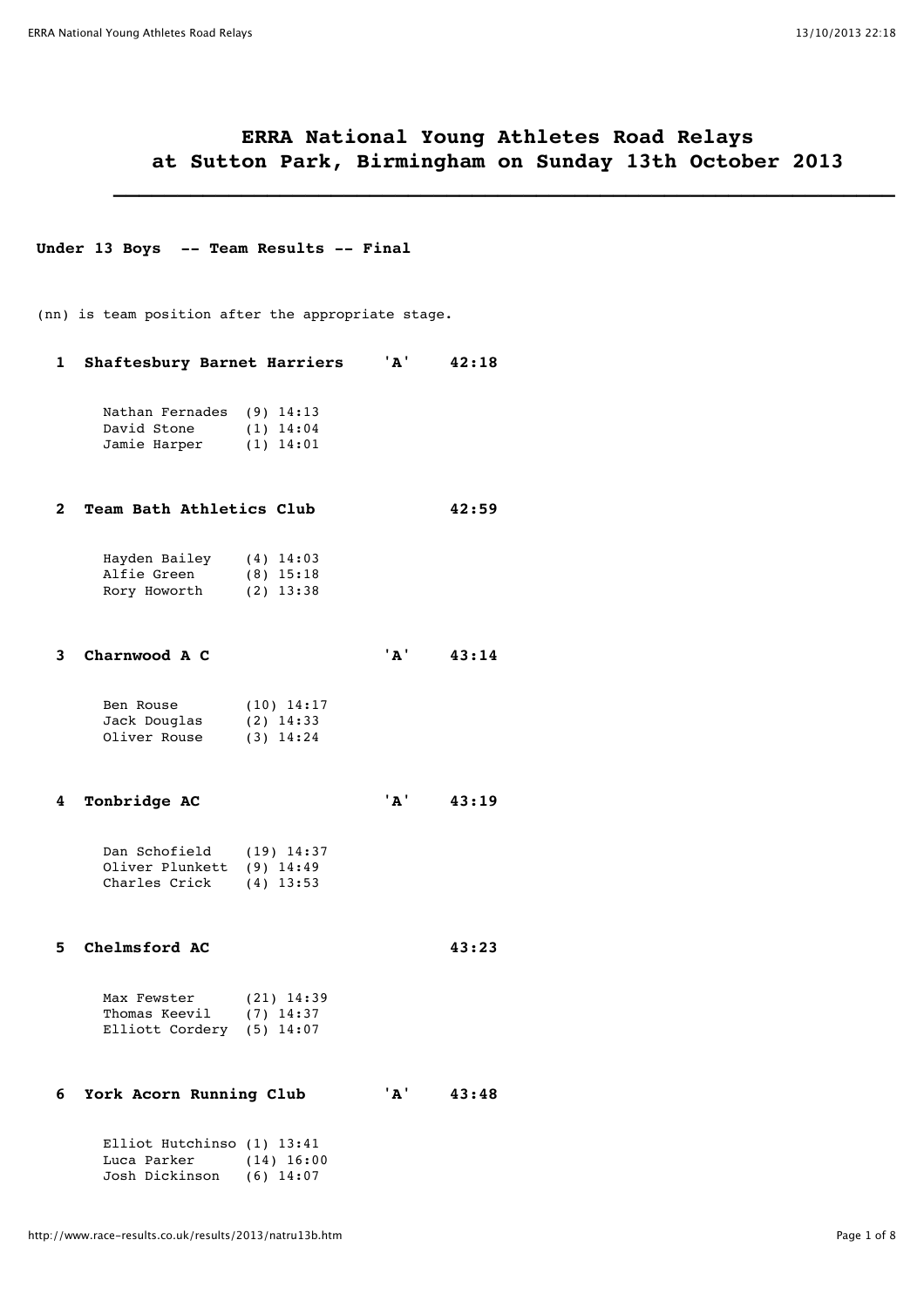**7 Wakefield District H & AC 'A' 43:53**

| $(12)$ 14:20 |
|--------------|
| $(3)$ 14:31  |
| $(7)$ 15:02  |
|              |

## **8 Blackheath & Bromley Harriers 'A' 43:58**

|           | Angus Harrington (15) 14:25 |              |
|-----------|-----------------------------|--------------|
|           | Henry Cowie                 | $(11)$ 15:05 |
| Peter Guy |                             | $(8)$ 14:28  |

## **9 Chiltern Harriers AC 43:59**

| Cameron Reid | $(14)$ 14:23 |
|--------------|--------------|
| Tom Hall     | $(6)$ 14:52  |
| Ben Smith    | $(9)$ 14:44  |

#### **10 Holmfirth Harriers AC 44:05**

| Nicholas Farquha (20) 14:39 |              |
|-----------------------------|--------------|
| Oliver Rees                 | $(5)$ 14:34  |
| Jimmy Burke                 | $(10)$ 14:52 |

# **11 Bedford & County AC 'A' 44:08**

| Max Gilhespy  | $(16)$ 14:30 |
|---------------|--------------|
| Oliver Davies | $(12)$ 15:04 |
| Ethan Morrish | $(11)$ 14:34 |

### **12 Aldershot Farnham & District 'A' 44:51**

| Marcus Shantry | $(3)$ 14:00  |
|----------------|--------------|
| Rowan Saxton   | $(22)$ 16:19 |
| William Smith  | $(12)$ 14:32 |

### **13 St Albans AC 44:54**

| . . | OL Alvans Al |  |
|-----|--------------|--|
|     |              |  |
|     |              |  |

| Joshua Edwards | $(7)$ 14:08  |  |
|----------------|--------------|--|
| Callum Walsh   | $(4)$ 14:49  |  |
| Jed Lumb       | $(13)$ 15:57 |  |

### **14 Vale Royal AC 45:01**

 John Humphries (25) 14:46 Alexander Doyle (21) 15:33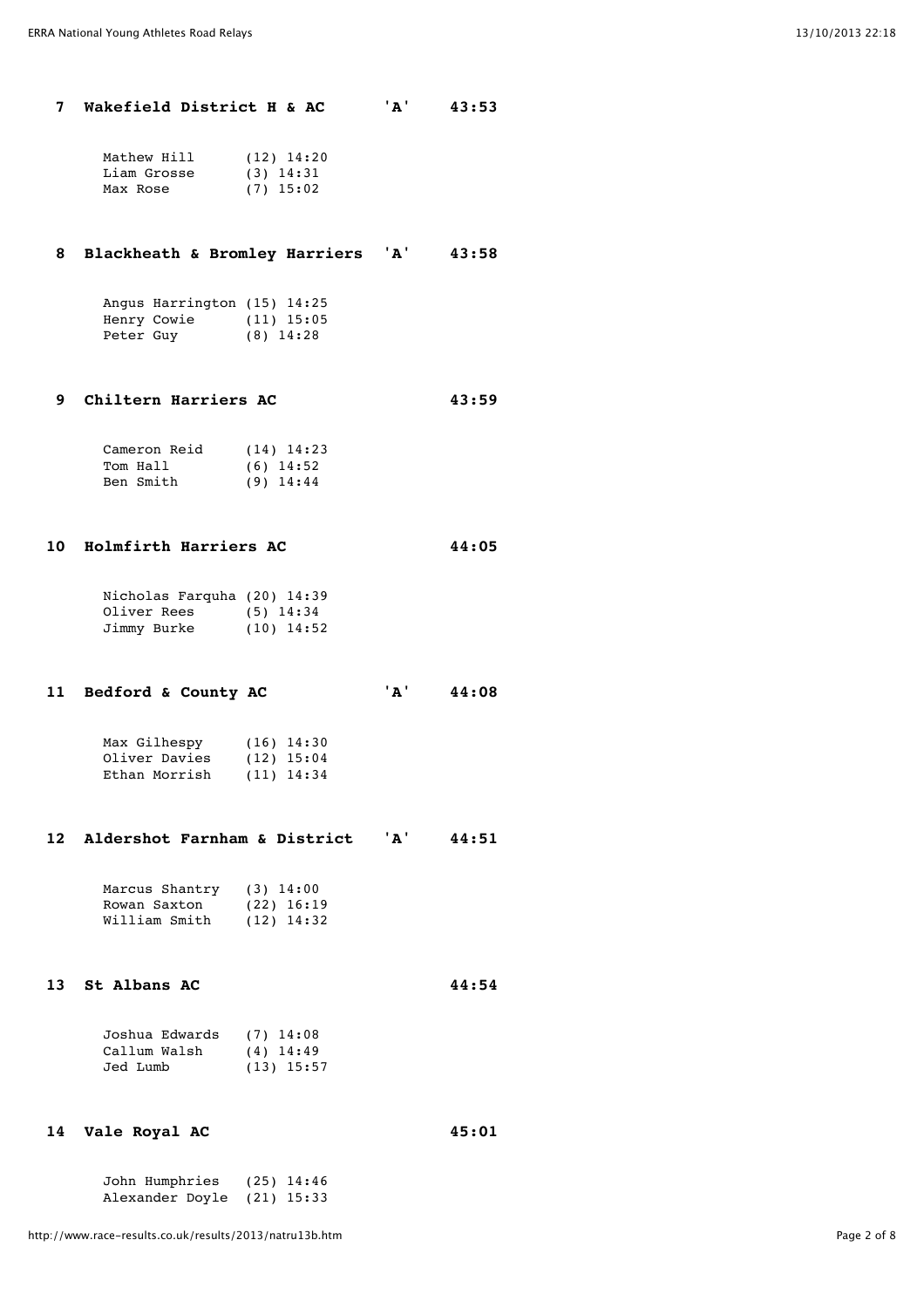Benjamin Lee (14) 14:42

|  | 15 Cambridge & Coleridge AC |  |  |  | 45:08 |
|--|-----------------------------|--|--|--|-------|
|--|-----------------------------|--|--|--|-------|

| Thomas Keen   | $(5)$ 14:04  |
|---------------|--------------|
| Oliver Newman | $(10)$ 15:24 |
| Jamie Sales   | $(15)$ 15:40 |

 **16 Solihull & Small Heath AC 'A' 45:11**

| Keelan Hopewell $(17)$ 14:31 |              |
|------------------------------|--------------|
| William Randell (26) 16:03   |              |
| Hallam Cox                   | $(16)$ 14:37 |

### **17 Blackheath & Bromley Harriers 'B' 45:35**

| Lewis Stickings (33) 15:11  |              |
|-----------------------------|--------------|
| Coleman Corrie $(18)$ 14:54 |              |
| Lewis Warren                | $(17)$ 15:30 |

### **18 Tonbridge AC 'B' 45:36**

| George Slack | $(29)$ 14:56 |
|--------------|--------------|
| Ewan Wood    | $(20)$ 15:22 |
| Harry Yorke  | $(18)$ 15:18 |

#### **19 Aldershot Farnham & District 'C' 45:49**

 Charlie Woodman (39) 15:24 Max Anderson (24) 15:00 Joshua GencoRuss (19) 15:25

#### **20 Warrington A C 45:51**

 Samuel Evans (6) 14:06 Benjamin Harriso (15) 15:40 Jordan Jones (20) 16:05

 **21 Bedford & County AC 'B' 46:09**

| Ed Blythman                 | $(18)$ 14:36 |
|-----------------------------|--------------|
| Jack Goodwin                | $(17)$ 15:19 |
| William Goodyear (21) 16:14 |              |

| 22 Birchfield Harriers |  | 46:15 |
|------------------------|--|-------|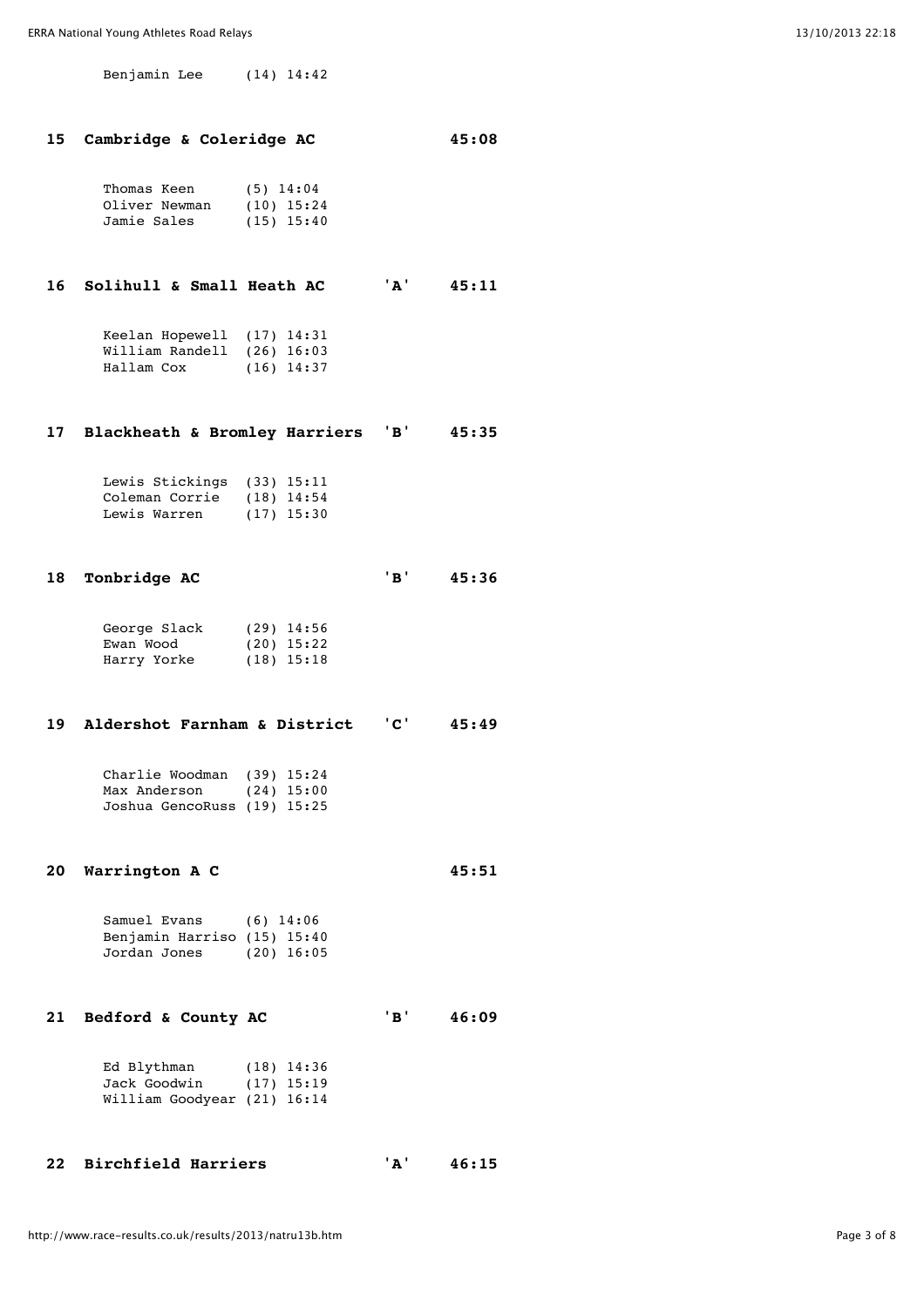| Ajohntae Smith | $(45)$ 16:12 |
|----------------|--------------|
| Charles Iliff  | $(30)$ 14:44 |
| Daniel Swain   | $(22)$ 15:19 |

### **23 Aldershot Farnham & District 'B' 46:21**

| Joshua Foreman  | $(27)$ 14:48 |
|-----------------|--------------|
| Charlie Kershaw | $(27)$ 15:52 |
| Thomas Naisby   | $(23)$ 15:41 |

## **24 City Of Portsmouth AC 46:24**

| Harry Moore  | $(13)$ 14:21 |
|--------------|--------------|
| Adam Kimber  | $(16)$ 15:27 |
| Steven Cross | $(24)$ 16:36 |

### **25 Rotherham Harriers & AC 46:52**

| Matthew Stevens | $(37)$ 15:20 |
|-----------------|--------------|
| Bailey Stead    | $(28)$ 15:25 |
| Jack Stokes     | $(25)$ 16:07 |

### **26 Leamington Cycling & Athletic 46:59**

| William Eadon  | $(23)$ 14:43 |
|----------------|--------------|
| Dominic Priest | $(35)$ 16:54 |
| Cian McKeaney  | $(26)$ 15:22 |

# **27 York Acorn Running Club 'B' 47:03**

| Thomas Palmer               | $(34)$ 15:16 |
|-----------------------------|--------------|
| Toby Antcliff               | (29) 15:30   |
| Finnian Hutchins (27) 16:17 |              |

## **28 Shaftesbury Barnet Harriers 'B' 47:19**

| Henry Fulton | $(26)$ 14:47 |
|--------------|--------------|
| Sam Lee      | $(19)$ 15:22 |
| Tom Brennan  | $(28)$ 17:10 |

 **29 Coventry Godiva Harriers 'A' 47:38**

| Charlie Johnson $(35)$ 15:18 |              |
|------------------------------|--------------|
| Louis O'Brien                | $(33)$ 16:04 |
| George Parker                | $(29)$ 16:16 |

## **30 Thames Valley Harriers 48:01**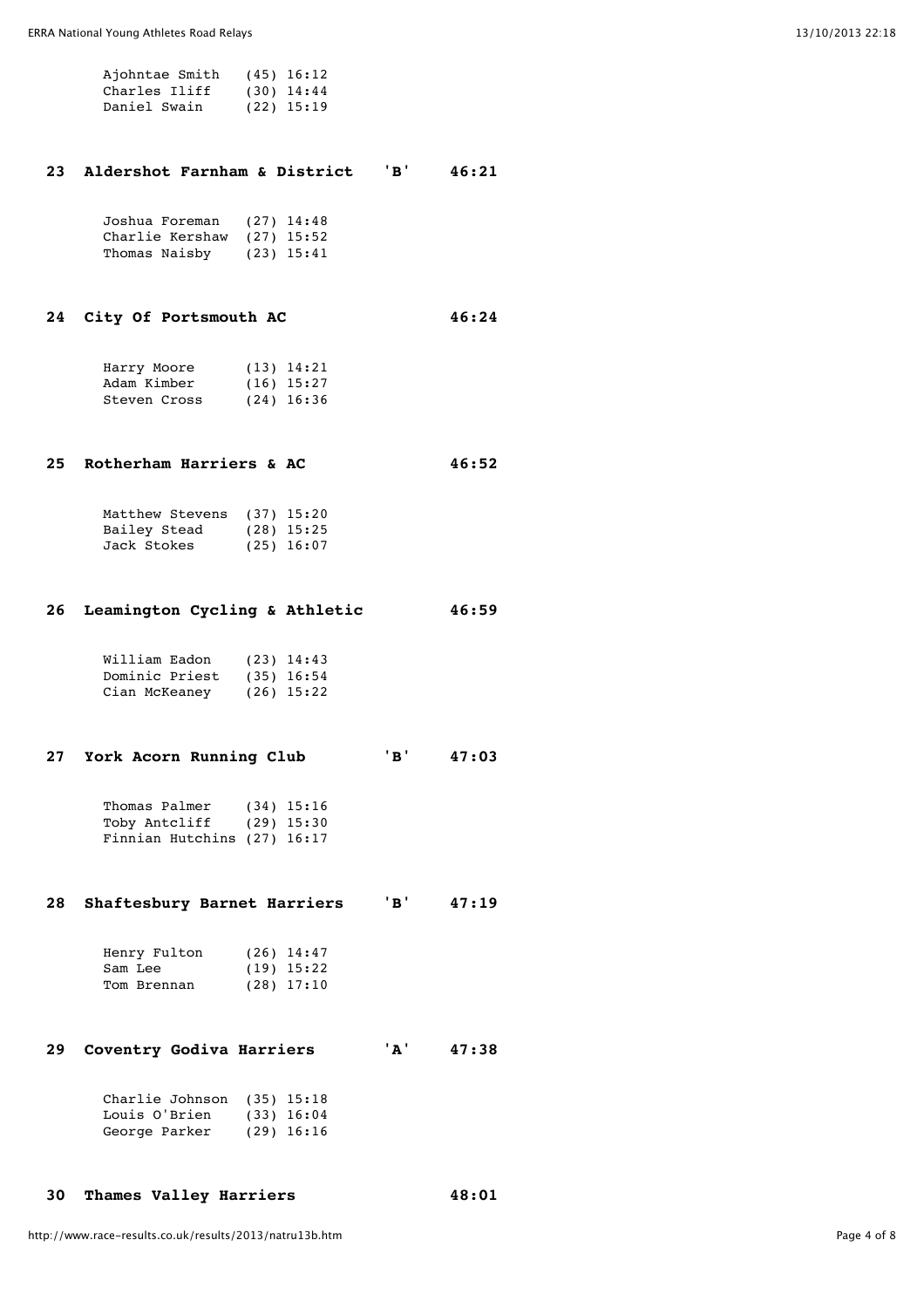| Abel SinkoUribe (48) 16:33  |  |
|-----------------------------|--|
| Oliver Weintraub (37) 15:32 |  |
| Ennis Barnett $(30)$ 15:56  |  |

### **31 Birchfield Harriers 'B' 48:15**

| Luke Harrison | $(40)$ 15:32 |
|---------------|--------------|
| Michael Gayle | $(31)$ 15:27 |
| Nathan Casey  | $(31)$ 17:16 |

## **32 Banbury Harriers AC 48:25**

| Owen Knox                   | $(32)$ 15:09 |
|-----------------------------|--------------|
| Blaine Carpenter (38) 16:58 |              |
| Joshua McCallum (32) 16:18  |              |

|  | 33 Bedford & County AC |  |  |  | <u>' ~ '</u> | 48:34 |
|--|------------------------|--|--|--|--------------|-------|
|--|------------------------|--|--|--|--------------|-------|

| Jake Harrison              | $(28)$ 14:48 |
|----------------------------|--------------|
| Richard Laursen (34) 16:42 |              |
| Harry Brodie               | $(33)$ 17:04 |

## **34 West Suffolk AC 'A' 49:22**

| Tommy Martim |                            | $(36)$ 15:19 |
|--------------|----------------------------|--------------|
|              | Thomas McCarthy (25) 15:13 |              |
|              | Thomas Peacock (34) 18:50  |              |

### **35 Wolverhampton & Bilston 49:25**

| Adam SaulBraddoc (30) 15:01 |            |
|-----------------------------|------------|
| Harry Dyall                 | (39) 17:39 |
| Leon HaffieHobda (35) 16:45 |            |

# **36 Blackheath & Bromley Harriers 'C' 49:45**

| Keir Lundy                 | $(38)$ 15:22 |
|----------------------------|--------------|
| Callum Myatt               | $(40)$ 17:30 |
| Harrison Parker (36) 16:53 |              |

# **37 Newcastle Staffs AC 49:57**

| Jacob Droogmans (31) 15:06 |              |
|----------------------------|--------------|
| Jordan Nixon               | $(32)$ 16:07 |
| Caine Davies               | $(37)$ 18:44 |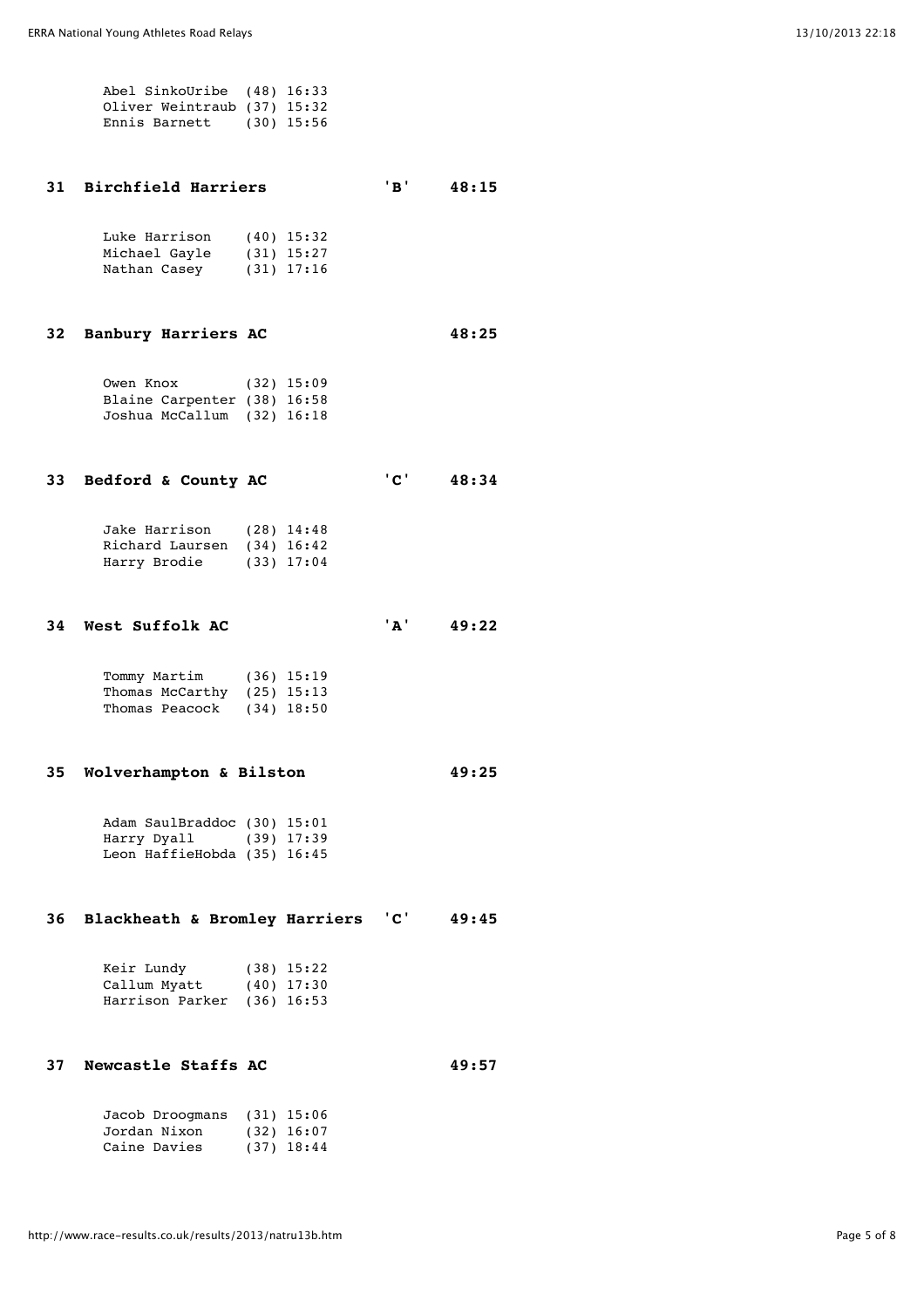#### **38 Wakefield District H & AC 'B' 50:05**

|            | Mathew Crorken (11) 14:18   |              |
|------------|-----------------------------|--------------|
|            | Oliver Mallinson (36) 17:31 |              |
| Callum Gee |                             | $(38)$ 18:16 |

## **39 Bristol & West Ac (Est. 1882) 'A' 50:08**

| Dan Marshall                | $(47)$ 16:31 |
|-----------------------------|--------------|
| Nathan Marchant (43) 16:54  |              |
| Stan HardingHill (39) 16:43 |              |

#### **40 Worcester AC 'A' 50:27**

| George Beardmore (46) 16:24 |  |
|-----------------------------|--|
| Joshua Bentley (42) 16:54   |  |
| Joshua Williams (40) 17:09  |  |

### **41 Kettering Town Harriers 50:47**

 Natheniel Farr (49) 17:16 Joshua Cannell (44) 16:49 Joseph Barthorpe (41) 16:42

## **42 Birmingham Running A&t 51:46**

 Tom Kenchington (42) 16:01 Daniel Rose (41) 17:14 Matthew Ritson (42) 18:31

#### **Incomplete Teams:**

### **Liverpool Harriers & AC**

| Max Brame   | $(2)$ 13:51 |              |
|-------------|-------------|--------------|
| Joshua Lowe |             | $(13)$ 15:48 |

# **Herne Hill Harriers 'A'**

| Oscar Millard | $(8)$ 14:11  |
|---------------|--------------|
| Mohammed Ali  | $(23)$ 16:11 |

 **Solihull & Small Heath AC 'B'**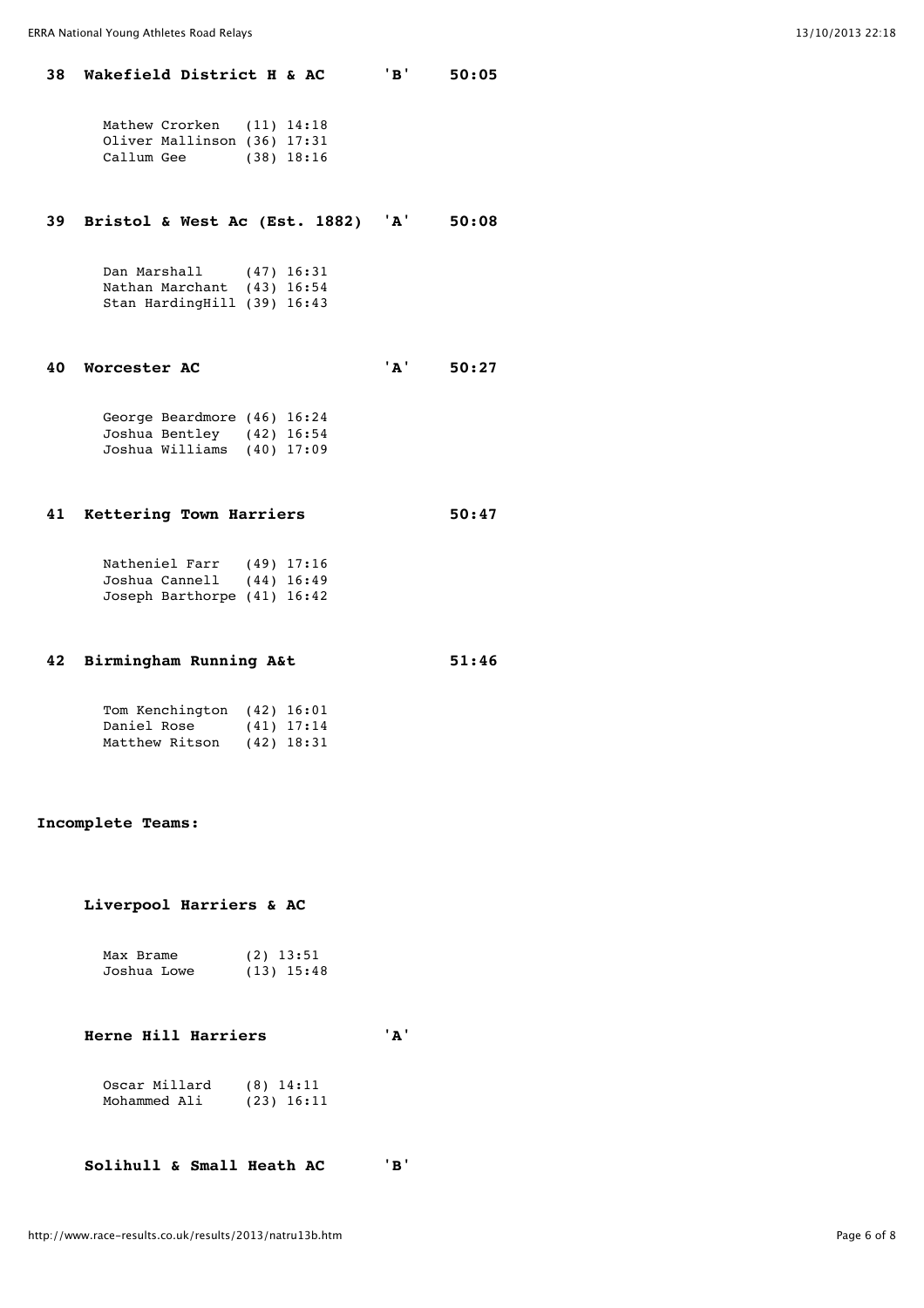| Christopher McLe (44) 16:11 |  |              |
|-----------------------------|--|--------------|
| Louis Price                 |  | $(45)$ 18:19 |

## **Derby Ac**

| Luke Ward    | $(22)$ 14:43 |
|--------------|--------------|
| Jack Jemkins | $(46)$ 20:39 |

### **Worcester AC 'B'**

| William Wright | $(50)$ 17:53 |
|----------------|--------------|
| Nicholas Power | $(47)$ 18:27 |

### **Bristol & West Ac (Est. 1882) 'B'**

| Dylan Quibell | $(52)$ 18:43 |
|---------------|--------------|
| Ned Clarke    | $(48)$ 20:02 |

### **Lincoln Wellington AC**

Archie Richardso (24) 14:44

## **Coventry Godiva Harriers 'B'**

Daniel Hargrave (41) 15:32

### **Charnwood A C 'B'**

Adam Bowley (43) 16:03

### **City Of Norwich AC**

Harry Hook (51) 18:08

## **Fastest of all legs**

|   | Rory Howorth        | Team Bath    | 13:38 | $=$ Sam Lee          | Shaftesbur B   | 15:22 |
|---|---------------------|--------------|-------|----------------------|----------------|-------|
|   | 2 Elliot Hutchinson | York Acorn A | 13:41 | $=$ Ewan Wood        | Tonbridge B    | 15:22 |
|   | Max Brame           | LiverpoolH   | 13:51 | 74 Charlie Woodman   | Aldershot<br>C | 15:24 |
|   | 4 Charles Crick     | Tonbridge A  | 13:53 | = Oliver Newman      | Cambridge      | 15:24 |
|   | 5 Marcus Shantry    | Aldershot A  | 14:00 | 76 Joshua GencoRusso | Aldershot C    | 15:25 |
|   | 6 Jamie Harper      | Shaftesbur A | 14:01 | = Bailey Stead       | Rotherham      | 15:25 |
|   | 7 Hayden Bailey     | Team Bath    | 14:03 | 78 Michael Gayle     | Birchfield B   | 15:27 |
| 8 | Thomas Keen         | Cambridge    | 14:04 | $=$ Adam Kimber      | City Of Po     | 15:27 |
|   | = David Stone       | Shaftesbur A | 14:04 | 80 Lewis Warren      | Blackheath B   | 15:30 |
|   |                     |              |       |                      |                |       |